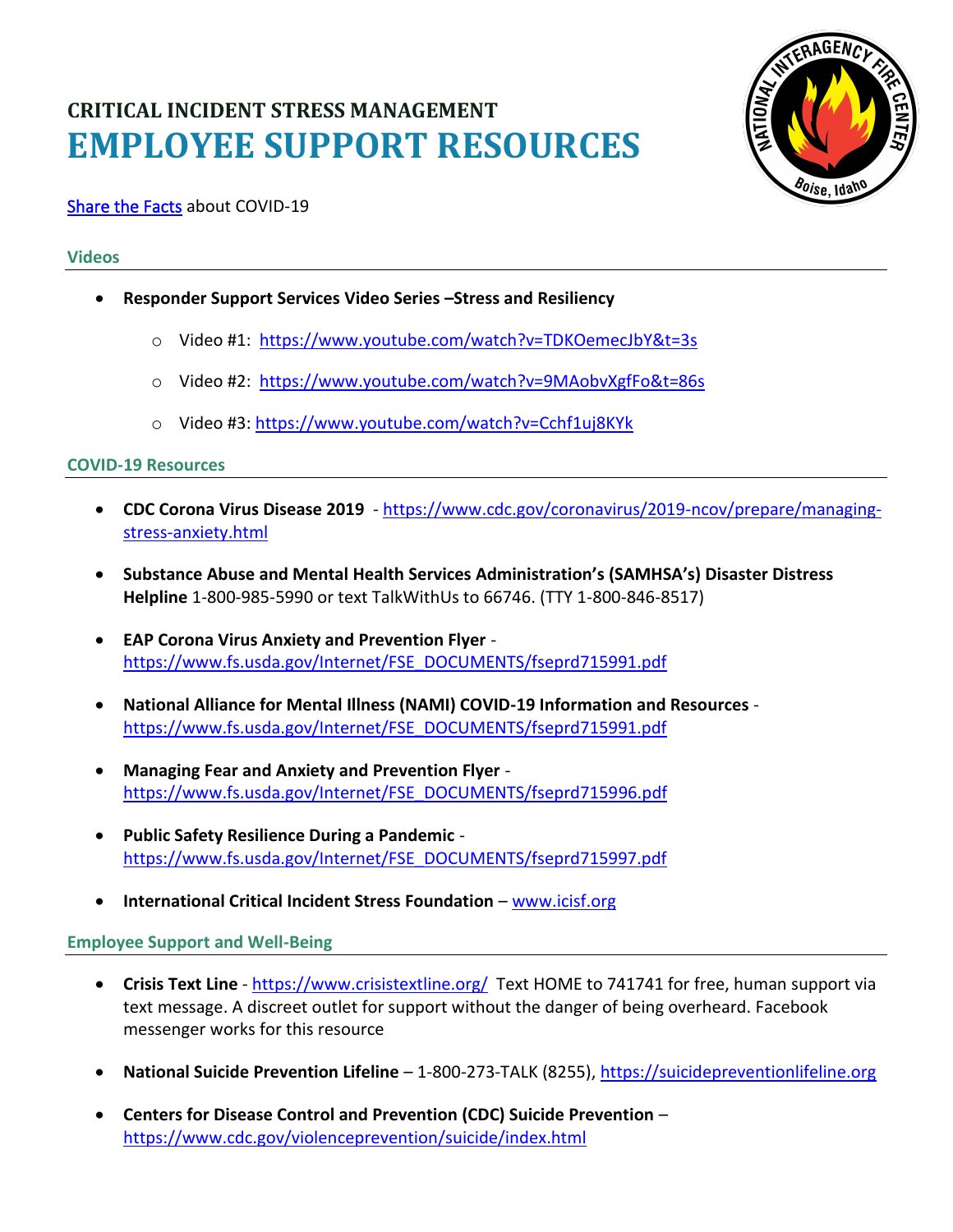- **Stress First-Aid -** A self-care and peer support model that comprises a set of supportive actions designed to help individuals assist each other in reducing the negative impacts of stress [https://www.frames.gov/sites/default/files/frames](https://www.frames.gov/sites/default/files/frames-documents/nafri/SFA.1_Stress_First_Aid_Overview_NCPTSD.pdf)[documents/nafri/SFA.1\\_Stress\\_First\\_Aid\\_Overview\\_NCPTSD.pdf](https://www.frames.gov/sites/default/files/frames-documents/nafri/SFA.1_Stress_First_Aid_Overview_NCPTSD.pdf)
- **National Institute for Mental Health** [www.nimh.nih.gov](http://www.nimh.nih.gov/)
- **AARP Grief Programs** State by State, support groups for widows and widowers <http://www.aarp.org/family/lifeafterloss/>
- **Web Healing** Grief website with message board providing opportunities to give and receive help with other grieving men and women – [www.webhealing.com](http://www.webhealing.com/)
- **National Organization of Victim Awareness** [www.trynova.org](http://www.trynova.org/)
- **Journey of Hearts** [www.journeyofhearts.org](http://www.journeyofhearts.org/)
- **Practice Guide for "Living with Worry and Anxiety Amidst Global Uncertainty"**  [https://www.psychologytools.com/assets/covid-](https://www.psychologytools.com/assets/covid-19/guide_to_living_with_worry_and_anxiety_amidst_global_uncertainty_en-us.pdf)19/guide to living with worry and anxiety amidst global uncertainty en-us.pdf
- **Wildland Fire Fighter Foundation** [www.wfffoundation.org](http://www.wfffoundation.org/)
- **National Fallen Firefighter's Foundation** –[https://1e2uy7491mu8ojpesizvtz4m-wpengine.netdna](https://1e2uy7491mu8ojpesizvtz4m-wpengine.netdna-ssl.com/wp-content/uploads/2020/03/family-resources-for-anxiety-management.pdf)[ssl.com/wp-content/uploads/2020/03/family-resources-for-anxiety-management.pdf](https://1e2uy7491mu8ojpesizvtz4m-wpengine.netdna-ssl.com/wp-content/uploads/2020/03/family-resources-for-anxiety-management.pdf)
- **Concerns for Police Survivors** [www.nationalcops.org](http://www.nationalcops.org/)
- **Department of Veteran Affairs**  Resources and information surrounding Post-Traumatic Stress Syndrome - <https://www.ptsd.va.gov/>
- **Supervisor's Guide to Suicide Intervention and Prevention** <https://usfs.box.com/s/83ks7fj08o37lkq7sr7wzlnwelze8r6a>

### **Family and Community**

- Helping Children Learn to Cope [https://www.cdc.gov/childrenindisasters/helping-children](https://www.cdc.gov/childrenindisasters/helping-children-cope.html)[cope.html](https://www.cdc.gov/childrenindisasters/helping-children-cope.html)
- **United Way 211 Service** [http://211.org](http://211.org/) . Connects employees to needed resources in their community.

### **Employee Assistance Program**

For agencies in the Department of the Interior, our Employee Assistance Program is managed by Espyr.

Espyr's website is: <http://www.espyr.com/>

The password for access to resources is: **interioreap** (not case sensitive)

For additional support or information, contact Bodie Ronk, BLM FA CISM Program Manager. bronk@blm.gov